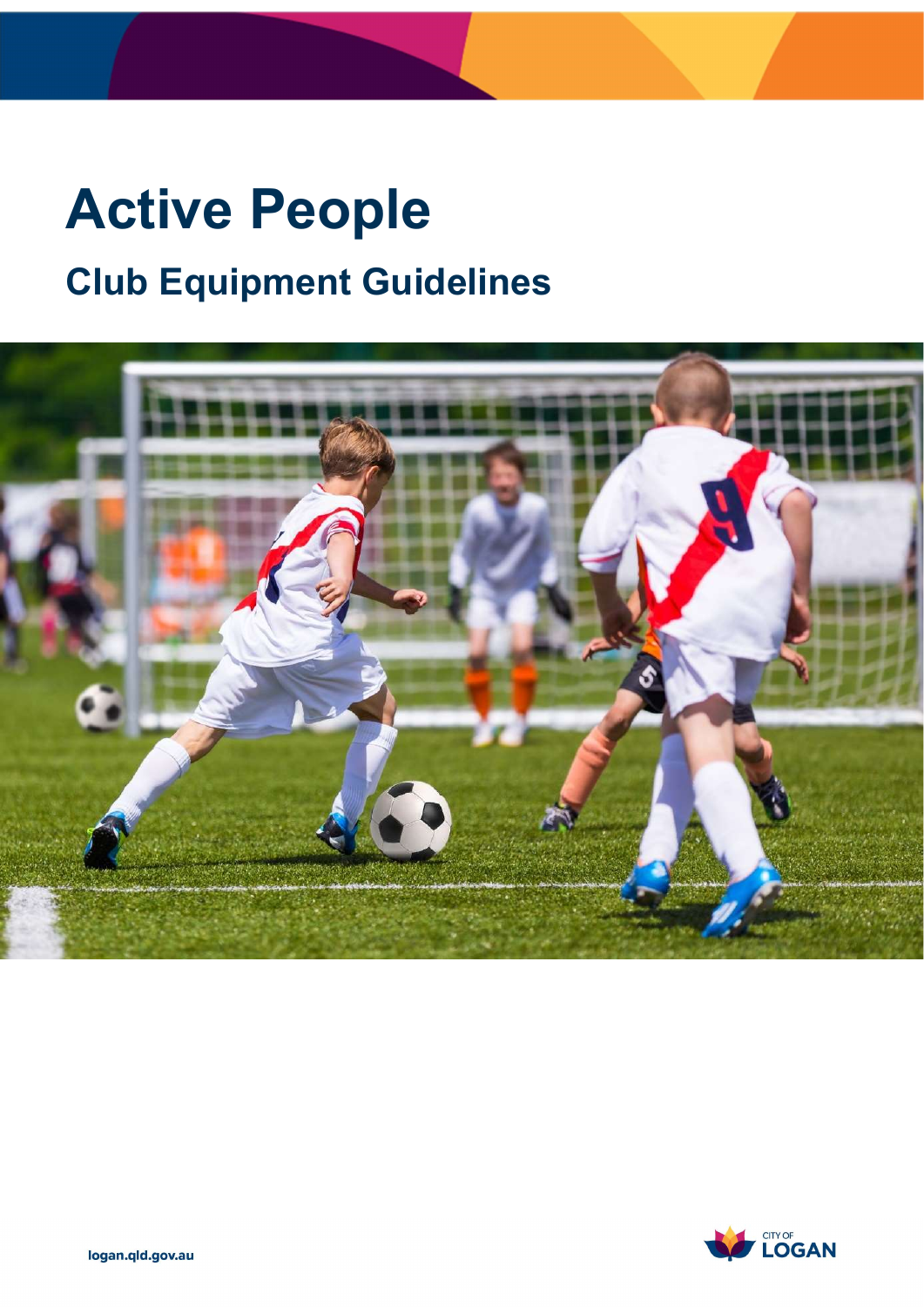# About the Program

 Logan City Council is committed to improving the health and wellbeing of the Logan Community and by partnering with sport and recreation organisations a real change can be achieved.

The *Active People - Club Equipment* funding program provides organisations that are based in Logan with an opportunity to apply for financial assistance towards equipment required for participation on training and game days.

# Who can apply?

 Any not-for-profit sport and recreation organisation that has current junior participation (Under 18 years) and operating within the boundaries of Logan City and incorporated under the Associations Incorporation Act 1981 (Qld) or similar legislation are eligible to apply.

Organisations **NOT** eligible to apply include:

- Organisations that are not operating within the boundaries of Logan City.
- Organisations that do not have current junior participation (Under 18).
- For-profit organisations.
- Schools.
- Non-incorporated organisations.
- State or National sport and recreation bodies.
- Political organisations.
- Government departments State or Federal.
- Organisations that have an outstanding debt to Logan City Council of 30 days or more at closing date of funding program or have not entered into and maintained scheduled payment arrangements with Council.
- Organisations that have overdue grant acquittals with Council (unless a specific grants program has alternate arrangements in place to manage overdue grant acquittals).
- Organisations that are not compliant with the Office of Fair Trading at closing date of funding program.

# What can I Apply For?

 Sport and Recreation organisations can apply for team/club equipment that will support or assist your organisation to enhance physical activity opportunities at your club. Please note this is not for equipment for individual members and all equipment will remain the property of the organisation.

Please see below table for example projects:

| <b>Project Area</b>                                              | <b>Examples</b>                               |
|------------------------------------------------------------------|-----------------------------------------------|
| Equipment that is required for participation in the<br>activity. | <b>Balls</b><br>Goal post pads<br><b>Bibs</b> |

Items that will NOT be considered for funding include:

- Registration and/or game fees.
- Equipment for individual members.
- Clothing uniforms.
- Footwear boots/shoes.
- Reimbursement for equipment already purchased.

#### Funding Amount

 Eligible organisations will be able to submit one (1) application, per round. There are two rounds per financial year and priority will be given to those clubs who have not previously received funding in that financial year. Your organisation is only eligible to apply for funding up to the maximum allowable based on your current registered junior membership numbers. If your code of sport is not in current playing season the maximum funding allowable will be based on the previous seasons registered junior membership numbers. Please note your registered numbers may be verified with your relevant governing body.

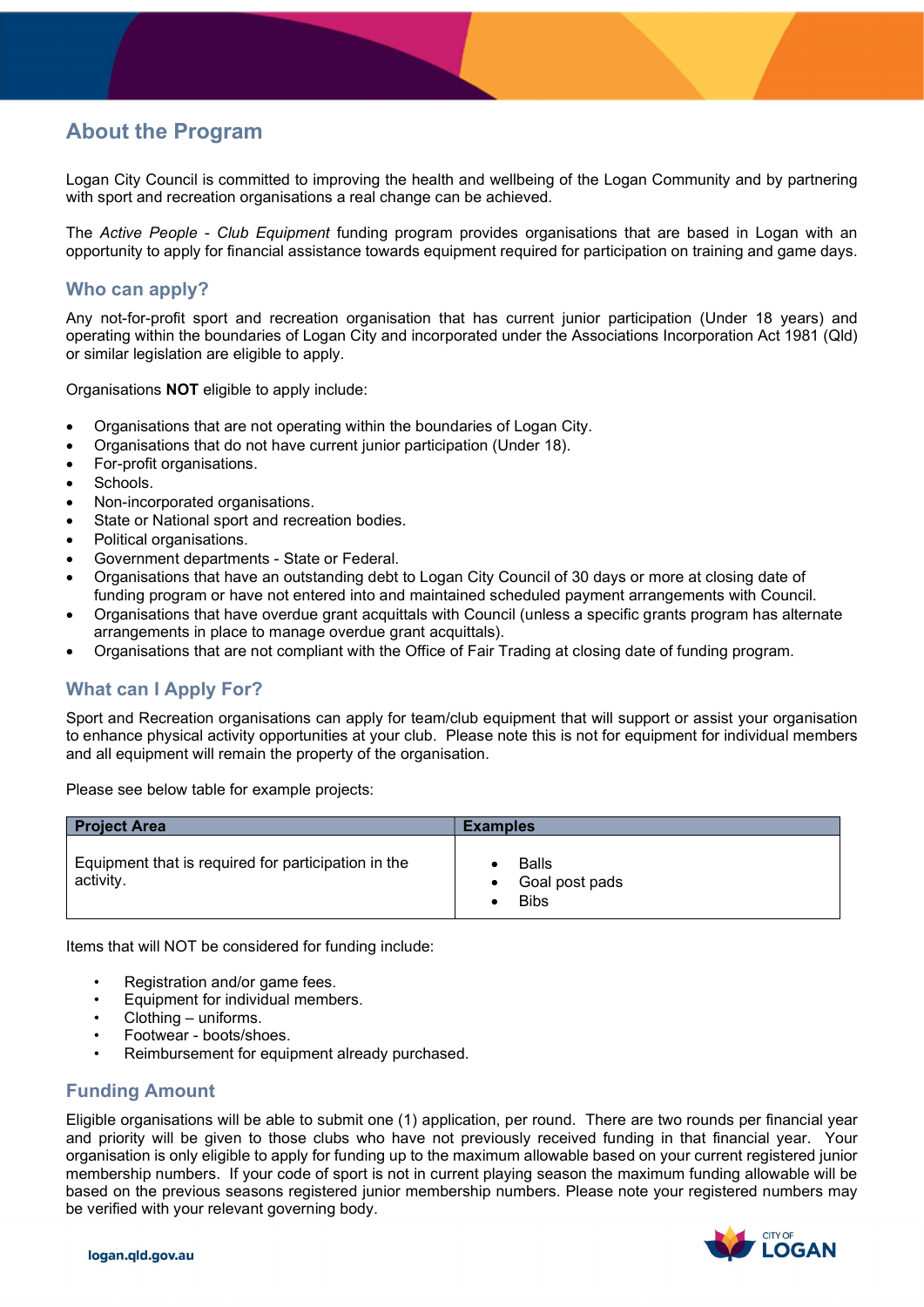| <b>Current Junior Membership</b> | <b>Maximum Council will Fund</b> |
|----------------------------------|----------------------------------|
| 1 - 100                          | 500<br>\$.                       |
| 101 - 200                        | 750<br>S                         |
| $201 - 300$                      | \$1,000                          |
| $301 - 400$                      | \$1,500                          |
| $401 - 500$                      | \$2,000                          |
| $500 +$                          | \$2,500                          |

#### Assessment Process

Applications will be assessed by a Grants Assessment Panel.

 The Assessment will ensure eligibility and assess the information provided by your organisation against Council's Assessment Criteria detailed below.

### Assessment Criteria

Applications will be assessed according to the following criteria:

#### **Mandatory**

- Organisations that are operating within the boundaries of Logan City.
- the completion of a current Organisation Planning Toolkit to a standard deemed by Logan City Council. If you are a current lease holder on Council operated land you must comply with lease conditions including.
- Organisation has no outstanding debt to Logan City Council of 30 days or more at closing date of funding program or have entered into and maintained scheduled payment arrangements with Council.
- Organisation has no overdue grant acquittals with Council (unless a specific grants program has alternate arrangements in place to manage overdue grant acquittals).
- Provided a copy of current Certificate of Incorporation or similar.
- Provided a copy of current Public Liability Insurance (\$20 million).
- The applicant has sought and submitted at least one written quote for the equipment

#### Need/Benefit

The application demonstrates need/demand for the equipment and benefit for the organisation.

#### Financial

- Organisation is compliant with the Office of Fair Trading at closing date of funding program.
- Value for money based on quote provided.

## Closing Date

 Applicants seeking funding can apply by submitting an online application form prior to the closing date. (Please note, late applications will not be accepted).

## Acquittals (Please refer attached Acquittal Fact Sheet)

All successful applicants will be required to complete an online acquittal form.

Acquittal forms must be finalised within 8 weeks from the expenditure of the funds.

 Applicants who have overdue grant acquittals with Council (unless a specific grants program has alternate arrangements in place to manage overdue grant acquittals), will be ineligible for any future funding through the Active People - Club Equipment grants program.

## How to Apply

Please complete the online application on Council's website: Sport and recreation funding – Logan City Council. (Please note that there is a limit of 20mb in total attachments)

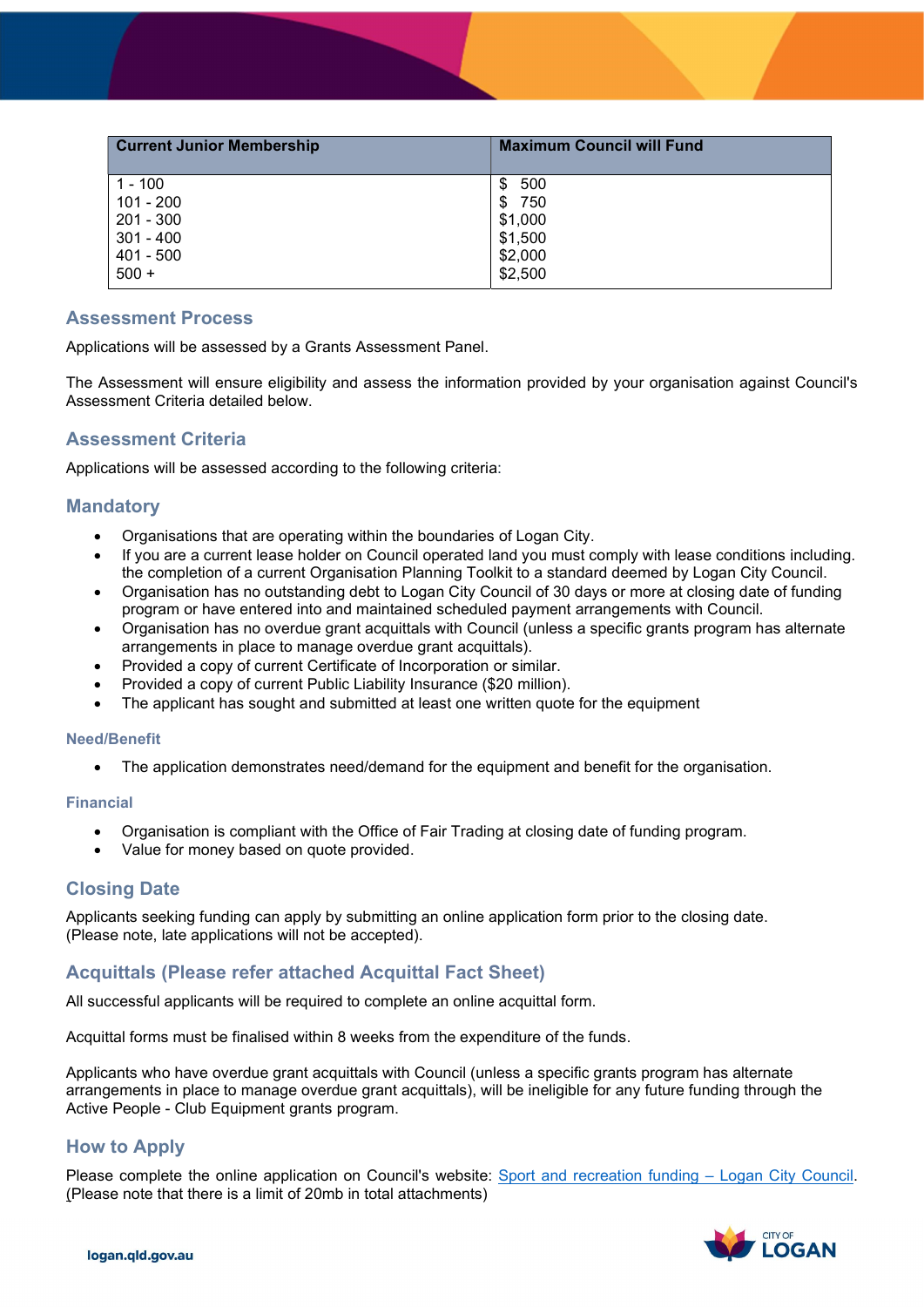Should you have any issues completing the form please contact Council's Sport and Recreation team on (07) 3412 3412.

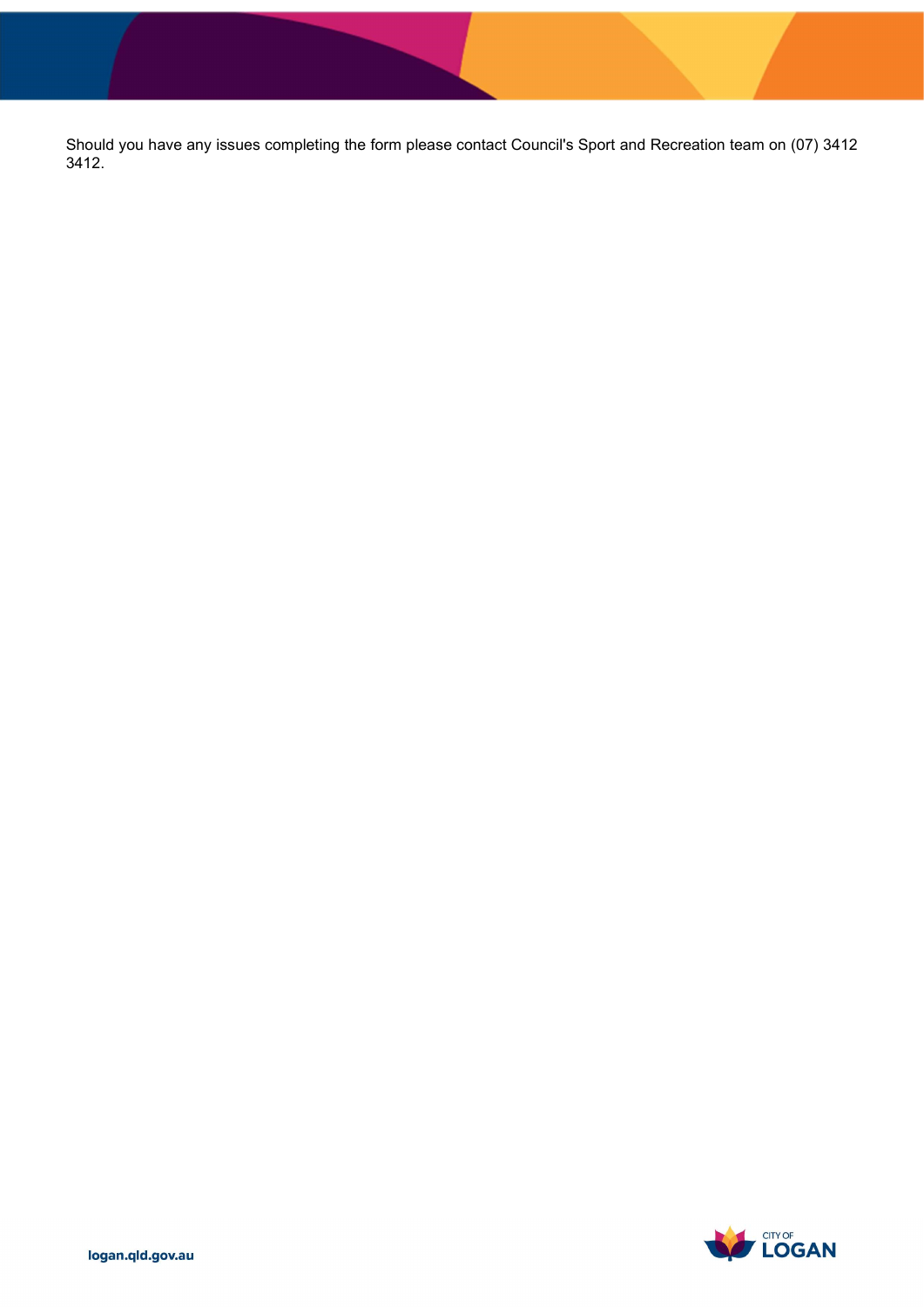# **FAQS**

#### What if I need assistance with my application?

 Applicants need to carefully read the guidelines and application form for the Active People - Club Equipment grant. Should you have any questions Council's Sport and Recreation team will be happy to assist. Please contact the team on 3412 3412 to discuss your project.

#### Can I apply for multiple different items?

 Organisations will be able to submit one (1) application for multiple items. eg. balls, bats, post pads. The total amount requested should not exceed the allowable funding amount for your organisation.

#### What if I have already purchased equipment?

 Under the terms and conditions of this funding program, clubs are unable to be reimbursed for equipment purchased prior to receiving grant funding.

#### What if my application is successful?

If your application is successful you will be notified by Council and advised of the process for payment of your grant.

#### I have not completed an Organisation Planning Toolkit can I still apply?

 Yes, however if your organisation holds a lease/tenure with Logan City Council and you have not submitted a completed current Organisation Planning Toolkit to a standard deemed by Logan City Council you will not be eligible for funding.

 Council's Sport and Recreation team will be happy to assist with completing the document. Please contact Council on 3412 3412 to discuss, or access the Organisation Planning Toolkit via Council's website at <u>Club development</u> – **Logan City Council** 

#### What if I have previously submitted my Organisation Planning Toolkit or other documents to Council?

 If you have previously submitted any documents you need to confirm that Council has these documents by contacting Council on 3412 3412. However, it is recommended to attach updated copies of these files to your application.

#### I am having trouble submitting an online application, what do I do?

Should you have any issues please contact Council's Sport and Recreation team on 3412 3412.

#### How long do I have to spend the funding?

 Successful applicants have six (6) months from the date of successful notification to expend and acquit funds. However, organisations must not have overdue grant acquittals with Council (unless a specific grants program has alternate arrangements in place to manage overdue grant acquittals), prior to applying for any future funding through Council's funding programs.

(Active) recreation activities are activities involving physical exertion where the primary focus is individual or group participation and enjoyment over elements oi competition where rules and patterns of behaviour govern the activity. Active recreation does not include 'active work' or 'active living'. For the purpose of this program, any reference to 'recreation' is defined as 'active recreation'.

Privacy Collection Notice:

 Logan City Council is collecting your organisations details', so we are able to contact you with updates regarding the Logan Sport & Recreation Funding Program and other Club Development opportunities. The information provided will only be accessed by employees and/or Councillors of Logan City Council and will not be given to any other person or agency unless you have granted us permission, or we are required by law.



<sup>\*</sup> Sport is a human physical activity involving physical exertion and skill as the primary focus of the activity, with elements of competition where rules and patterns oi behaviour governing the activity exist formally through organisations and is generally recognised as a sport.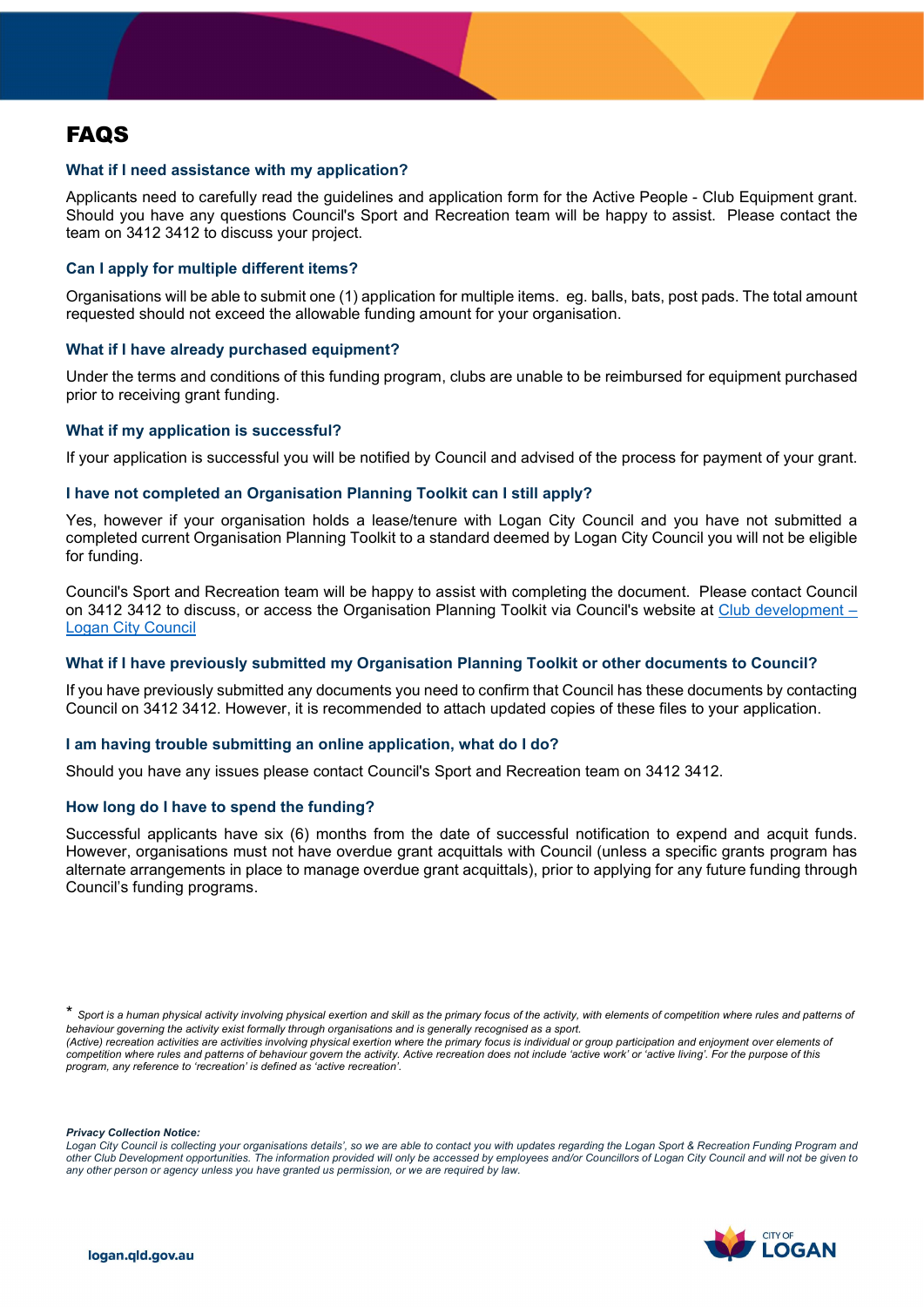# ACQUITTAL FACT SHEET

 As per Council Policy, acquittals should be completed within 8 weeks of project being finalised or prior to any further Council funding being obtained.

Acquittals must include:

#### Receipt for total amount of expenditure items

Receipt must include

- $\bullet$ Date
- Company name
- Company ABN
- Club name
- Details of expenditure
- Amount of expenditure

#### Statement of Account (invoice) from supplier showing payment in full

Invoice must include

- Date
- Company name
- Company ABN
- Club name
- Details of expenditure
- Amount with a zero balance

#### Bank Statement/Bank Remittance

If club are using a bank statement as proof of expenditure this must include:

- Club name
- Evidence of expenditure which equals invoice

Invoice relating to bank statement amount must include

- o Date
- o Company name
- o Company ABN
- o Club name
- o Details of expenditure
- o Amount of expenditure

#### Statutory Declarations

 Statutory declarations will only be accepted once the club provides demonstrated evidence they have attempted and been unable to provide the required documents to acquit their respective grant.

#### Private Bank Statements

 It is not encouraged for club representatives to use their own personal funds to purchase club expenditure and then seek reimbursement for this expenditure. All clubs are encouraged to utilise a club account for all club expenditure.

What is **NOT** acceptable for acquittals

- Hand written or paid stamp on an invoice
- Club bank statement that does not have club name identified
- Receipt that does not include:
	- o Date
	- o Company name
	- o Company ABN
	- o Club name
	- o Details of expenditure
	- o Amount of expenditure